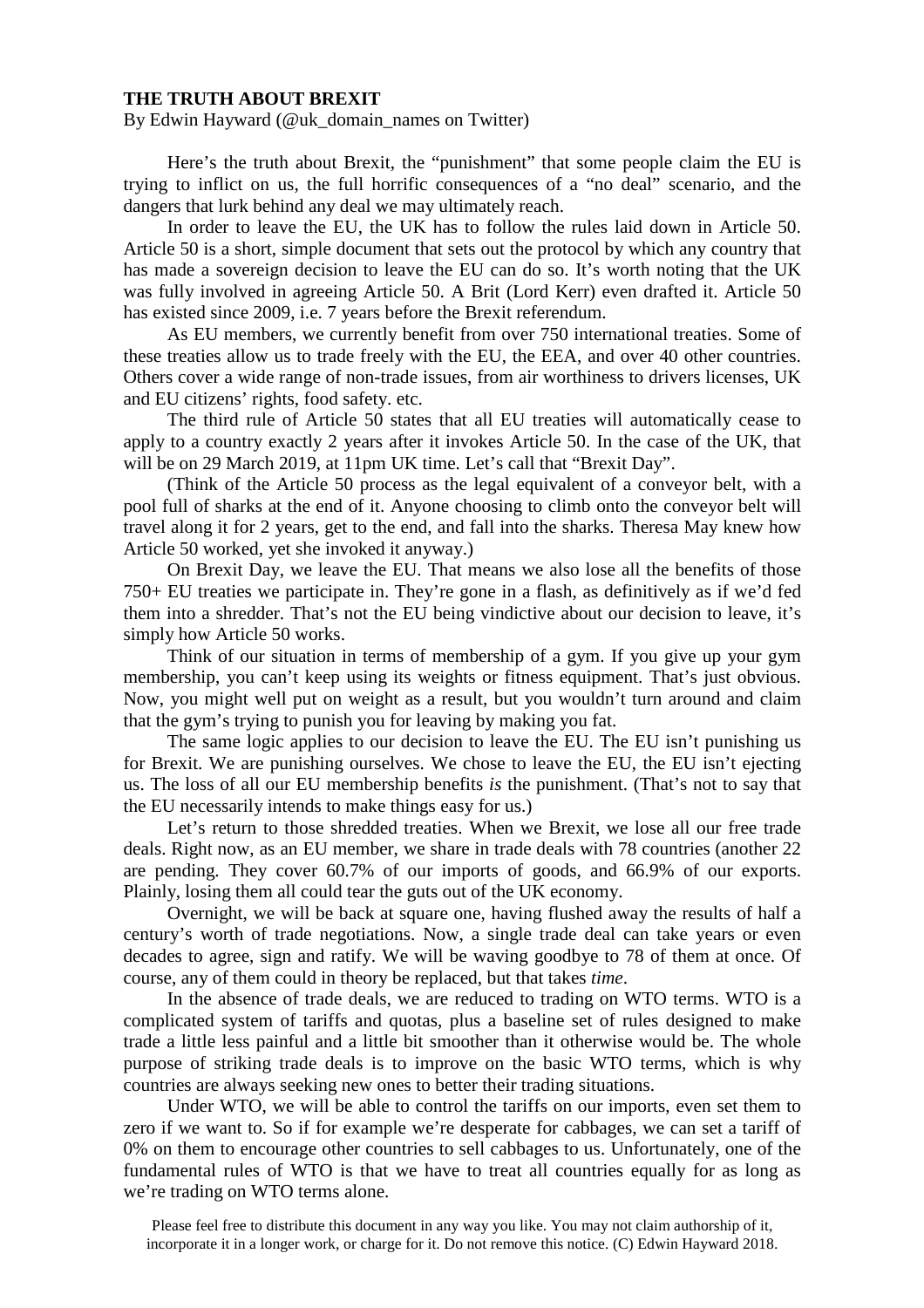So that means we can have cheap things, but only at the expense of our domestic industry. If we remove the quota on cabbages, and set the tariff on them at 0%, anyone in the world can flood the UK market with cheap vegetables. That's great if you love cabbage, but it's heartbreaking if you're a UK cabbage farmer.

But that's only half the picture. We have no control over other countries' import tariffs, i.e. the tariffs that UK exporters will have to pay. So both the EU and non-EU countries will automatically impose the standard WTO tariffs on everything we send to them. Indeed, under WTO rules, they are obliged to do so. (They're not going to drop their own tariffs to 0% and open their domestic markets up to the entire world just to help the UK, and it would be absurd to expect them to.)

The imposition of WTO tariffs will make our exports more expensive overnight. That, combined with the fact that we will no longer share common rules and standards with the markets we export to, will make our products significantly less attractive. Why would an overseas consumer buy one of our cars when they can get the same car from the EU at a lower cost?

The UK has done a brilliant job of attracting foreign companies and inward investment, which have generating millions of jobs. Companies come for our educated workforce and English language business environment. But they mainly come because they see the UK as a fantastic "gateway to Europe".

Right now, a company can manufacture its products in the UK and export them frictionlessly to the EU, the EEA and further afield. But on Brexit Day, that free and easy route will be cut off. We will effectively have walled up the gateway.

Many sectors, such as the car industry, rely on just-in-time production. Instead of maintaining large, expensive warehouses filled with inventory, companies have fleets of trucks shuttling parts back and forth to the EU, timed to arrive at the perfect moment to be added to the production line.

A single car part might travel to the EU and back half a dozen times, being transformed into something more valuable at each step. That's possible right now because there are no lengthy customs delays, no red tape, no hard borders. Indeed, on the Continent, drivers barely even register that they're crossing from one country to the next.

But just-in-time only works if you have frictionless borders. After Brexit, ours won't be. Not unless we stay in the Single Market and the Customs Union. That would save our industries, and stop foreign companies leaving in droves. It would also remove the question mark hanging over Northern Ireland. But it would mean we end up in a situation similar to the one we find ourselves in now, only a bit worse. Pointless, in other words – we might as well just remain in the EU.

If on the other hand we choose a more restrictive Brexit model, then we risk companies voting with their feet, taking jobs and funding with them. And if the choice of model introduces a hard border between Northern Ireland and Ireland, that opens up a Godzilla-sized can of worms.

So far, the focus has been on trade. But our EU treaties cover many, many other things that we currently take for granted. Without them, our aircraft will no longer be certified to fly. Eurostar, coaches and ferries will also be affected. It will become difficult and costly to take pets on holiday. Mobile phone roaming charges could increase. Doctors, dentists and other professionals will no longer have the right to practice in the EU. We may need visas just to go on holiday to Europe. And then there's the not inconsequential matter of Gibraltar. These are just a few examples among many. In its Brexit technical notices, the UK Government has identified over 100 separate negative consequences of losing our EU treaties.

Note that the Government talks about preparing for Brexit in terms of no-deal, as if having a Brexit deal will magically solve all our problems. It won't. We will lose all our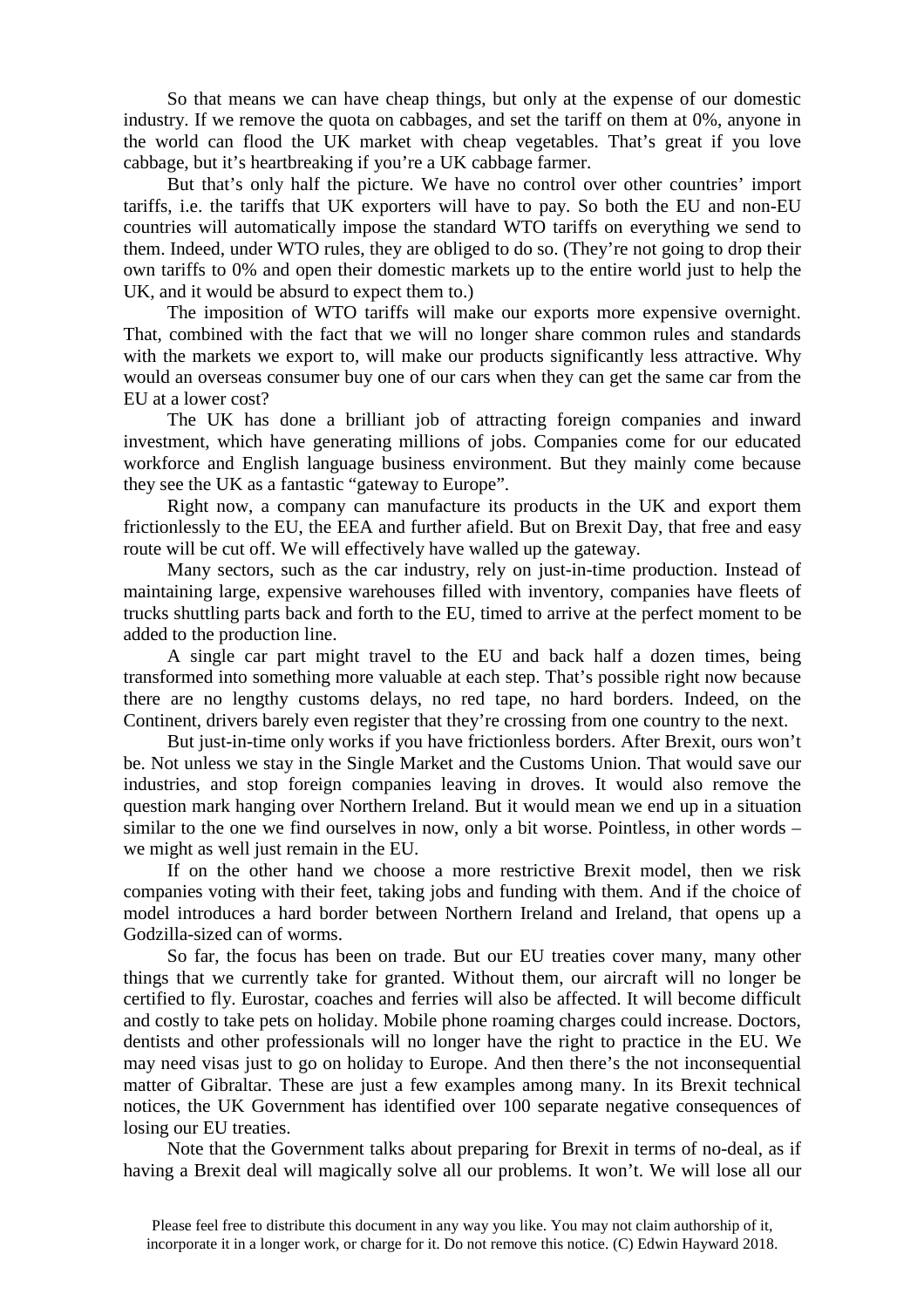treaties on Brexit Day, even if we have a Withdrawal Agreement signed and a transition period in place.

A transition period could give us many of the same benefits the treaties used to (by duplicating the conditions of the treaties), but it would *not* prolong the treaties themselves. Indeed, we cannot replace treaties without the cooperation of both the EU, and of non-EU countries. That's because we have no power to bind other countries unilaterally, without their agreement. So each treaty will have to be renegotiated individually.

As a result, we face a second cliff-edge scenario at the end of any transition period, because we will no longer benefit from the mitigating effects of transition, yet we will also be out of the EU (and treaty-less). In other words, the end of the transition period looks a lot like no-deal.

Let's look more closely at no-deal. By default, we will automatically enter a no-deal situation on Brexit Day, unless we agree and ratify a Withdrawal Agreement. Parliament has a say on any Brexit deal, but it has no say on no-deal. That's because no-deal isn't a deal at all, but simply a shorthand way of describing the absence of any deal. The promise made to Parliament of a "meaningful vote" only allows for a vote on an actual deal. MPs can't vote on nothing, which is what no-deal is.

No-deal has never been a real choice at all, regardless of Theresa May's sloganeering. It's where we end up when negotiations break down and we run out of alternatives. If you fall off a building, you grab at anything to break your fall. No-deal is the strawberry jam splat as you hit the ground. There is literally nothing worse.

So that's no-deal. But happens if we do manage to agree on a Withdrawal Agreement, and somehow cobble a deal together? Well, the news isn't great there either. We will still exit the EU on Brexit Day. And that means we still lose all our treaties. A transition period postpones the pain, but does nothing to negate it.

During transition, our leverage will be almost zero. There's no threat we can make if the negotiations don't go our way, since we're already out of the EU, and we can't threaten no-deal because we've lost all our treaties. So it will be very, very difficult to negotiate anything like what we're giving up, let alone to achieve a better outcome.

Another way to picture it: a no-deal Brexit is like rigging the load-bearing walls of a building with explosives, then detonating them on 29 March 2019 at 11pm. A transition period is the equivalent of inserting temporary props to keep the building standing. It may stay upright, but the walls themselves will still be gone. And once the props are removed, the edifice will come crashing down.

The EU has proposed many templates for our future relationship post-Brexit. We rejected all of them. Our attitude has been like somebody marching into Thorntons and demanding they rip open all their selection boxes of chocolate so that we can pick our absolute favourites. Unsurprisingly, this attitude hasn't gone down well with the EU side. They have given us lots of options, while making it very clear that they will never split the EU's "4 freedoms". We ignored everything they said, proposed an unworkable alternative (Chequers), then repeated ourselves again and again in the vain hope of winning by attrition.

And even now, over 2 years after the referendum, the Tories appear no closer to finding common ground on the kind of Brexit they want. The prudent course would have been to decide on the shape of Brexit before triggering Article 50. But no. Anyone would think they're almost happy to let the conveyor belt do its thing, and land us amongst the sharks.

So what are our options? Well, Brexit could still be stopped, right up to Brexit Day, by revoking Article 50. Theresa May could do so unilaterally. Just as the EU didn't impose Brexit on us, so it can't stop the Brexit process. Only the UK can.

If Theresa May was unwilling to cooperate, Parliament might be able to step in and stop Brexit by forcing a vote of no conference that brought down the Government and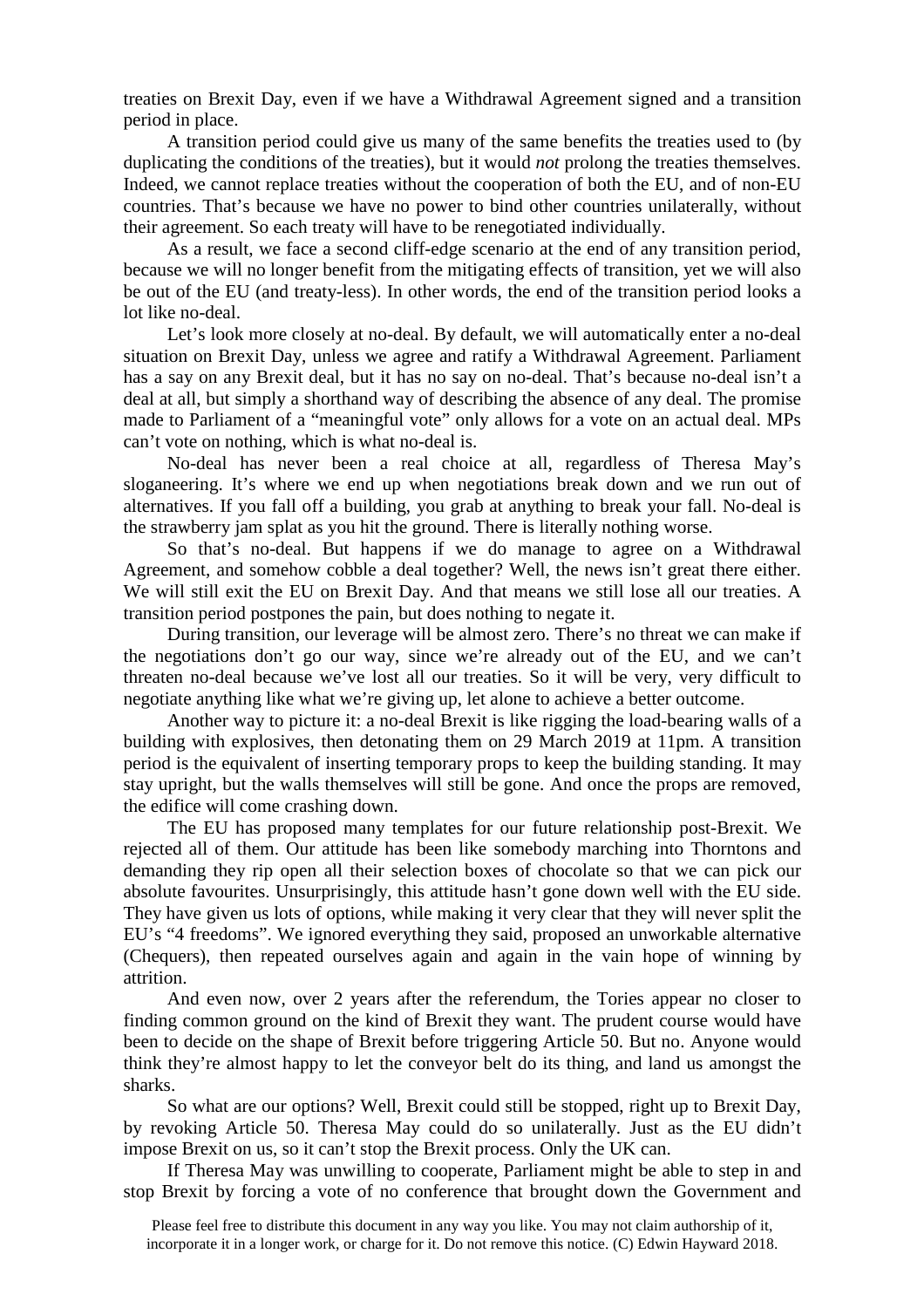precipitated a General Election. Although at this point, it is unclear what Labour's position would be. We could see ourselves in a repeat of the 2017 GE, where both main parties are still striving for Brexit.

Of course, if Brexit goes ahead, each of the treaties we're going to lose could be replaced with a new, bespoke agreement. But they will need to be negotiated one-by-one, with the EU and individual countries outside the EU. In aggregate, we're talking about a staggering amount of work.

So when someone says "We'll be fine with no-deal", what they're really saying is "Don't worry, we'll manage to sort out 750+ side arrangements before 11pm on 29 March 2019, so that everything can keep running."

Does that sound even remotely credible? Can you see a Government that has been incapable of agreeing on a single Brexit strategy after more than two years pulling off all those negotiations successfully in the less than 6 months remaining?

That's why no-deal is so bad. That's why people are panicking.

But remember, even if we get a deal, all the treaties will still need replacing. A transition period buys us time, nothing more. Uncertainty will continue. Businesses will remain jittery. Other key concerns of Government (the NHS, schools, housing etc.) will continue to be sidetracked.

The only real "Project Fear" is the fear that those who understand the workings of Article 50 feel as they watch the clock ticking down towards a no-deal on Brexit Day. Properly terrifying stuff. And that's the truth.

P.S. It's clear from comments on social media that some people interpret no-deal as meaning the status quo. We have a shared responsibility to correct them. No-deal is as far from the status quo as it is possible to get. Without a deal, there's no Withdrawal Agreement or transition period, and we go over the cliff edge on Brexit Day.

P.P.S. International law doesn't care about feelings, belief, positivity, optimism, or patriotism. It just *is*. Anyone who says that "Brexit is failing because you don't believe in it enough" might as well be talking about fairies at the bottom of the garden, for all that their comment relates to the reality of our situation.

P.P.P.S. The media uses expressions like "Brexit might do this", or "Brexit could result in that". Why the qualifiers, the uncertainty? Because our ultimate situation depends on how many treaties get renegotiated, how quickly, and under what terms. Nobody is able to predict that right now. But taken as a whole, Brexit is pretty much guaranteed to be a mess. Far, far too much work to do, and too little time to do it in.

P.P.P.P.S. There is no such thing as an "ex EU member" status. Once we're out of the EU, we're a third country, just like any other non-EU member. Of course, we may strike deals to improve on that status, but we begin at the same low par as everyone else.

Thank you for reading this far. Sorry it was such a long read. Please spread the word if you feel it deserves a wider audience.

A (somewhat) shorter Twitter-threaded version of this article is available at: https://twitter.com/uk\_domain\_names/status/1051411763680473090